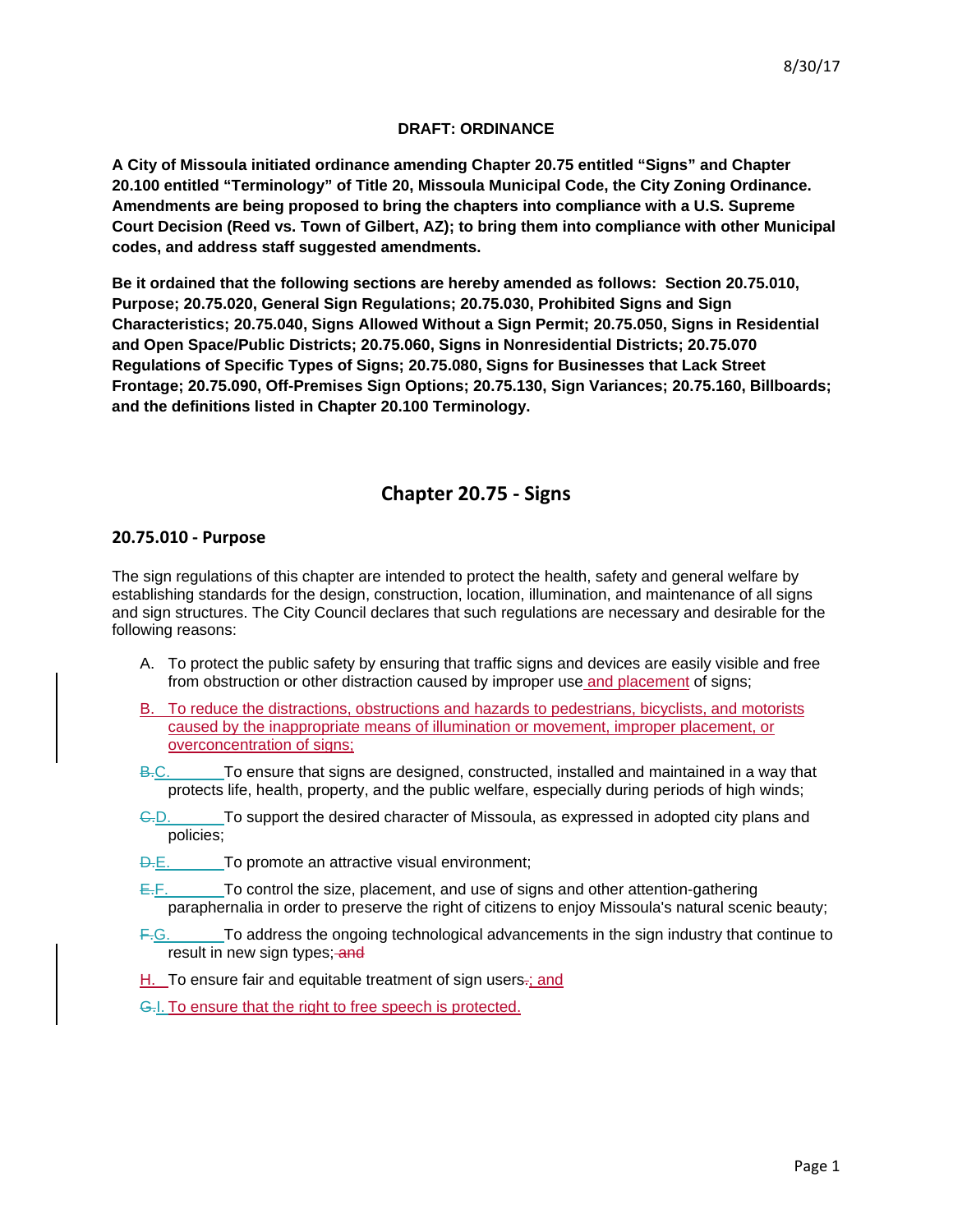# **20.75.020 - General Sign Regulations**

### C. **Placement of Allowed Signs**

- 1. Except as otherwise expressly stated, wall signs allowed on a parcel may be placed on building frontage and ground signs may be placed along any frontage upon which the parcel has frontage.
- 2. No sign, including temporary signs, or supporting structure may extend beyond the property except as otherwise expressly stated.
- 3. Allowed signs above sidewalks and other pedestrian areas must maintain a vertical clearance from the ground of at least eight-nine feet.
- 4. Signs and supporting structures that overhang or extend within vehicle traffic lanes or parking spaces must have a minimum vertical clearance of 14 feet.
- 5. Signage placed in the public right-of-way in accordance with the City's comprehensive Wayfinding Plan are not subject to this ordinance, but are subject to other City and State requirements, including encroachment permits.
- 6. Except as otherwise expressly stated, temporary signs allowed on a parcel may be placed on the ground, on a building, structure or fence. Banners may only be placed on a wall or fence.

### D. **Construction**

Construction and erection of all signs and supporting structures must comply with the International Building Code (commercial), as adopted by the City Council. Building permits are required for all ground signs over six seven feet in height.

# **20.75.030 - Prohibited Signs and Sign Characteristics**

The following signs are expressly prohibited in all zoning districts unless expressly allowed by other provisions of this zoning ordinance:

- A. Signs that simulate or which are likely to be confused with traffic control signs resemble an official traffic sign or signal, and signs that resemble traffic signs because they predominately display the words "STOP," "GO SLOW," "CAUTION," "DANGER," "WARNING," or similar words that are commonly used by agencies of government and construction contractors to draw attention to traffic or roadway hazards;
- B. Searchlights, Sstrings, lines or streamers of exposed light bulbs, except traditional holiday decorations;
- C. Exposed light bulbs exceeding 12 watts;
- C. Animated, Fflashing, blinking or scintillating signs;
- E. Animated signs;
- D. Roof signs;
- E. Signs that are located so as to obstruct the view of traffic-control devices or automobiles-vehicles at intersections or pedestrians at marked crosswalks, as determined by the city engineer.
- H. Dynamic displays in Residential (R), Open Space (OP), Central Business District (CBD), and Historic Districts, as stated in 20.75.070.F.1.a;
- F. Dynamic display billboards;
- G. Mobile billboards;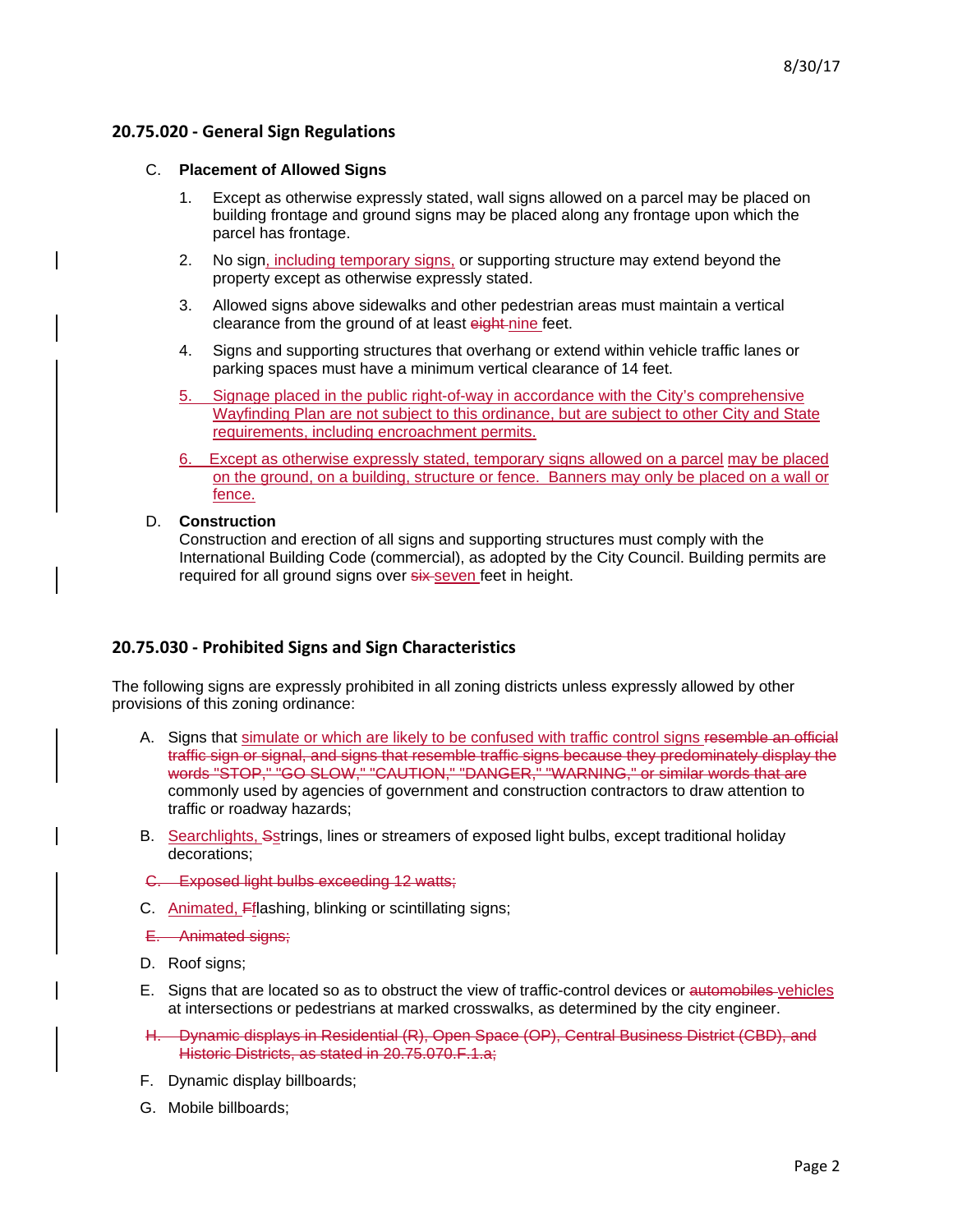H. Signs that are written upon, temporarily or permanently placed upon or attached to a motor vehicle or trailer that advertises the price of any product or service, indicate hours of business, or advertise special business events or sales. This restriction is intended to prohibit the use of motor vehicles or trailers for on-premises or off-premises advertising. This restriction is not intended to be construed to prohibit signs on vehicles that carry a firm name, telephone number, address of business, major enterprise, principal products or service; and this restriction is not intended to be construed to limit political signs mounted on vehicles;

Vehicles signs are not permitted in public rights-of-way, on public property or on private property where such objects are visible from the public right-of-way;

**Searchlights:** 

- H.I. Temporary (portable) changeable copy signs, except that such signs may, after review and approval of a sign permit, be used to announce and advertise the grand opening of a new business or business under complete new ownership for a period of no more than two consecutive weeks;
- I.J. Inflatable signs, any sign that moves or gives the appearance of moving, and any sign which flutters, undulates, swings, rotates, oscillates or otherwise moves by natural or artificial means, including Banners balloons, flags, pennants, streamers, spinners or other types of wind signs, except national and governmental subdivision flags as noted in 20.75.040Gthat such signs and devices may, after review and approval of a sign permit, be used to announce and advertise the grand opening of a new business or business under complete new ownership for a period of no more than two consecutive weeks;
- J.K.Human signs, human directional signs, and sign walkers that display, advertise, or promote commercial activity or provide direction to commercial activity. Non-commercial messages on signs remain permitted as authorized in 20.75.020.B, General Sign Regulations; and,
- K.L. Signs not expressly allowed by the regulations of this chapter.

# **20.75.040 - Signs Allowed Without a Sign Permit**

The following signs are allowed without a permit and are not counted toward the applicable limits on the number or area of signs allowed, unless otherwise noted . In order to be exempt from sign permit requirements, such signs may not be internally illuminated, cause glare, or cast light onto adjacent property:

A. Address and nameplate signs on all buildings, not exceeding four square feet in area;

- B.A. Directional Minor signs up to six signs per business with none exceeding six square feet in area. Commercial messages may comprise o more than 50% of the area of any directional minor sign;
- B. Incidental signs not exceeding two square feet in area;
- C. Signs posted by or required to be posted by any government or governmental agency;
- D. Signs located on private property that are not visible from a public right-of-way or public lands;
- E. Barber-pole signs not exceeding four feet in height, attached to a building;
- F. National register district identification signs;
- G. Ideological signs;
- H. Flags, emblems, crests or insignia of any nation, or governmental subdivision located on a pole a minimum of twenty feet from the property line. A maximum of three poles will be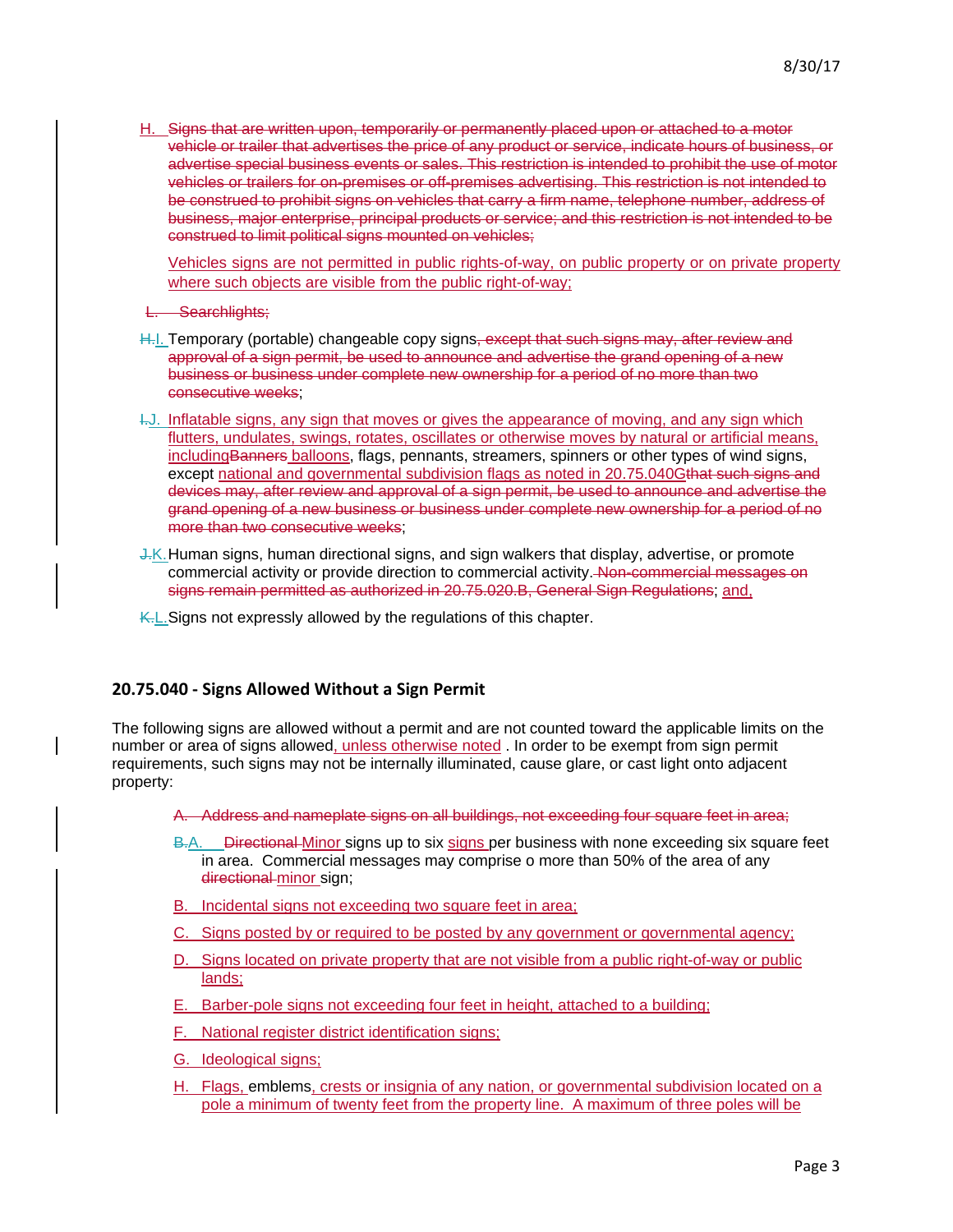permitted, the United States flag shall be flown in accordance with Federal Law (Title 4 U.S.C.); and

D. Temporary signs protecting private property or identifying property hazards; and

The following temporary signs, provided they are removed upon completion of the activity (in real estate, "completion" means closing) or activity identified on the sign:

Identifying the location of garage and yard sales, not exceeding six square feet in area;

2. Advertising property for sale, lease or rent, including open-house directional signs, not exceeding six square feet in area in residential zoning districts or 32 square feet in area in nonresidential districts. (Larger signs in nonresidential zoning districts may be erected in compliance with the area limitations and permit requirements of the subject zoning district.);

3. Contractor, developer, or construction-project identification signs, not exceeding 32 square feet in area;

1. Notices posted by public agencies (i.e., notice of proposed rezoning);

1.2.Temporary signs protecting private property or identifying property hazards;

Public utility signs and safety signs required by law;

6. Political signs located on private property, limited to a maximum of 20 square feet in area per sign;

7. Signs located on private property that are not visible from any public right-of-way or public lands;

2.3.Seasonal signs and holiday decorations erected for periods of time not exceeding the customary duration of general celebration;

9. Barber-pole signs not exceeding four feet in height or six square feet in area, attached to a building;

- 3. Incidental signs not exceeding two square feet in area, subject to 20.75.070.D; and
- 11. National register district identification signs.
- 4. Temporary signs as allowed by each zoning district; and
- 4.5.Temporary window signs displayed in ground level windows only, with no more than 25% of the window area covered by temporary signs at any one time.

### **20.75.050 - Signs in Residential and Open Space/Public Districts**

- A. The regulations of 20.75.040 and the temporary sign regulations found in Table 20.75-1, apply to detached houses, lot line houses, townhouses, and two-unit houses in R and OP districts.
- B. Signs for other uses allowed in R and OP districts are subject to the following standards: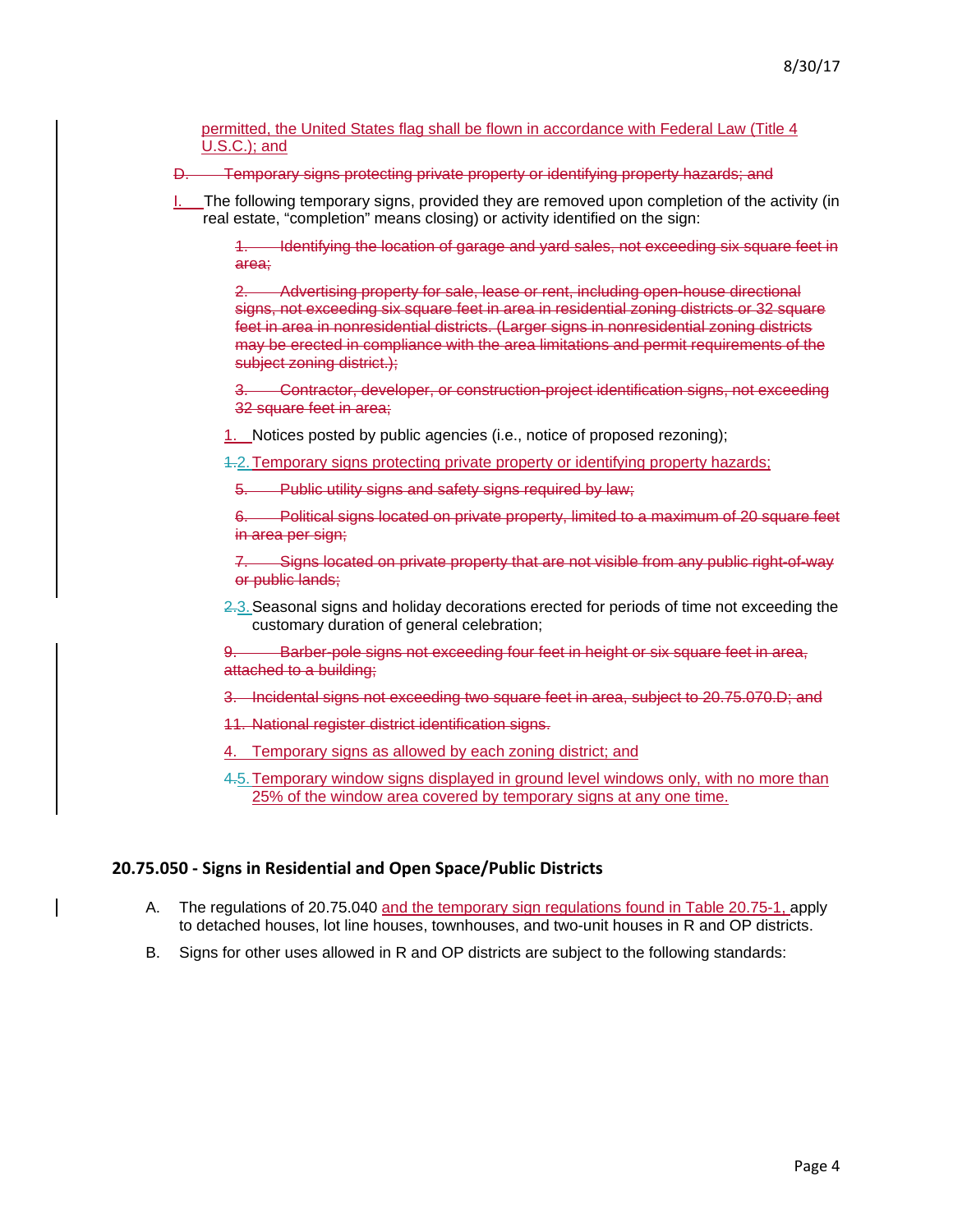| <b>District/Sign Type</b>                             | <b>Maximum Number</b>       | <b>Maximum Area</b><br>(sq. ft.) | <b>Maximum Height</b><br>(feet) |
|-------------------------------------------------------|-----------------------------|----------------------------------|---------------------------------|
| R215, R80, R40, R20, RT10, R8, R5.4, R3, OP1, OP3     |                             |                                  |                                 |
| $L$ Wall                                              | $\mathbf{1}$                | 12                               | 6                               |
| L <sub>Ground</sub>                                   | 1[1]                        | 824                              | 6                               |
| Fremporary Signs                                      | N/A                         | $\underline{6}$                  | 8                               |
| LOther Signs                                          | See 20.75.040 and 20.75.070 |                                  |                                 |
| RT5.4, RT2.7, RM2.7, RM2, RM1.5, RM1, RM0.5, RMH, OP2 |                             |                                  |                                 |
| $L$ Wall                                              | $\mathbf{1}$                | 24                               | 22[2]                           |
| L <sub>Ground</sub>                                   | 1[1]                        | 824                              | 6                               |
| Fremporary Signs                                      | N/A                         | $\underline{6}$                  | $\underline{8}$                 |
| LOther Signs                                          | See 20.75.040 and 20.75.070 |                                  |                                 |

# **Table 20.75-1 Signs in Residential and Open Space/Public Districts**

[1] Where a parcel contains nonintersecting street frontage on two or more streets, a sign is permitted on each nonintersecting street. The formula for each sign is the same as the formula used to determine the maximum allowable for one ground sign.

[2] Wall sign height limit also applies to signs on canopy structures, such as porte-cocheres and all other structures. Such signs are subject to all other wall sign regulations of this chapter.

# **20.75.060 - Signs in Nonresidential Districts**

# A. **B1, and B2, and B3 Districts**

# 1. **Applicability**

The sign regulations of this subsection (20.75.060.A) apply in B1, and B2, and B3 districts.

# 2. **Signs Permitted**

a. The regulations of 20.75.040, and the temporary sign regulations found in Table 20.75-2, apply to detached houses, lot line houses, townhouses and two-unit houses, in B1, and B2, and B3 districts.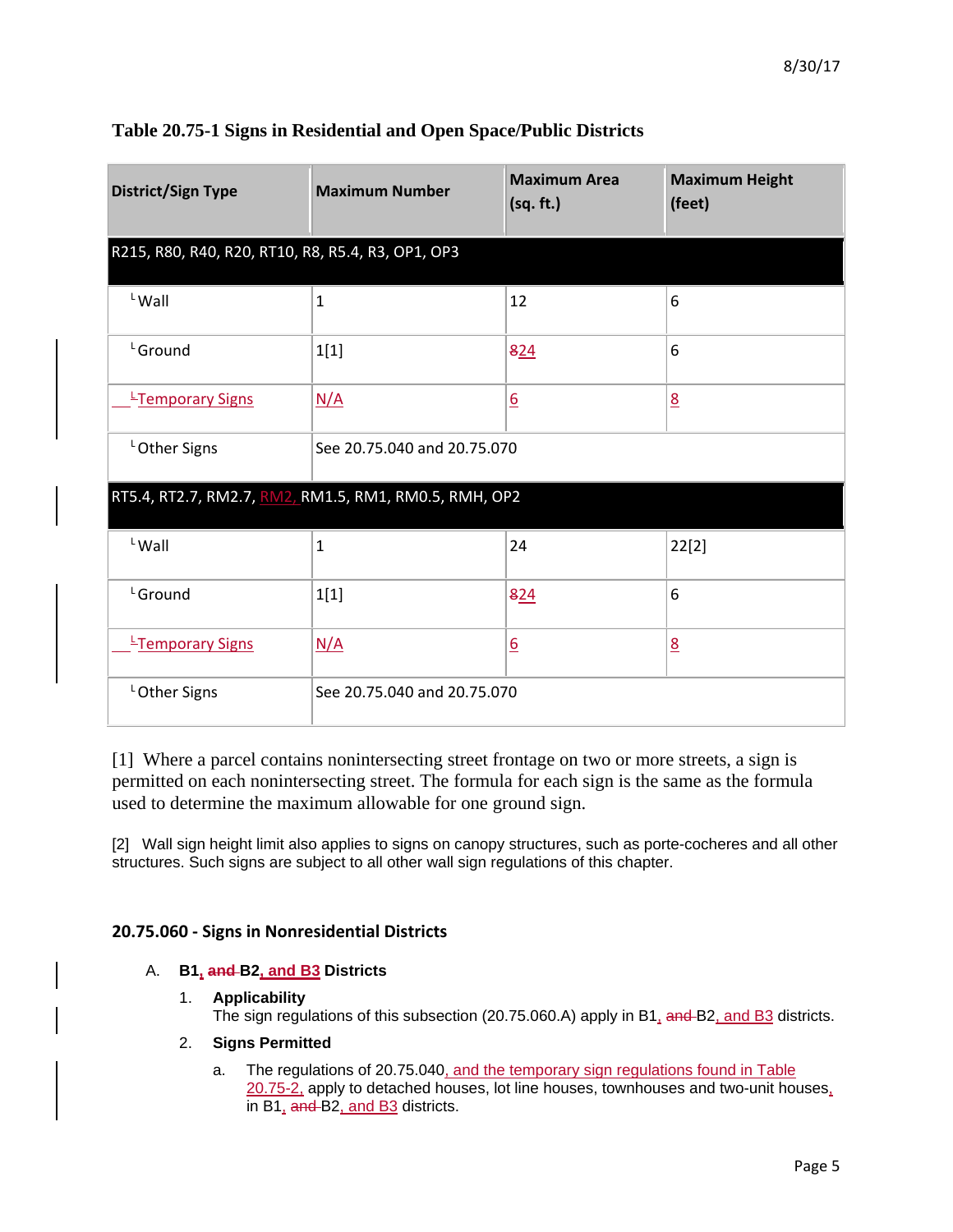b. All other uses allowed in B1 and B2 districts are subject to the following standards:

| <b>Sign Type</b>                 | <b>Maximum Number</b>        | Maximum Area (sq. ft.) | <b>Maximum Height (feet)</b> |
|----------------------------------|------------------------------|------------------------|------------------------------|
| $\frac{L}{2}$ Wall $\frac{1}{2}$ | 1 per building frontage      | 50                     | 22[4]N/A                     |
| <sup>L</sup> Ground              | 1 per parcel $[21]$          | 16                     | 6                            |
| Expression Figure                | N/A                          | 32                     | $\underline{8}$              |
| <sup>L</sup> Other Signs         | >See 20.75.040 and 20.75.070 |                        |                              |

# **Table 20.75-2 Signs in Nonresidential Districts, B1, and B2, and B3 Districts**

[1] Wall sign height limit also applies to signs on canopy structures, such as gasoline station canopies and porte-cocheres, and all other structures. Such signs are subject to all other wall sign regulations of this chapter.

[21] Where a parcel contains nonintersecting street frontage on two or more streets, a sign is permitted on each nonintersecting street. The formula for each sign is the same as the formula used to determine the maximum allowable for one ground sign.

# B. **Commercial and Industrial**

- 1. **Applicability** The regulations of this subsection apply in C1, C2, M1R, M1 and M2 zoning districts.
- 2. **Regulations**

Any sign located within 100 feet of a residential zoning district that is visible from that residential zoning district, is subject to the B1 and B2 district sign regulations of the regulations of 20.75.060.A. Other signs are subject to the following standards:

# **Table 20.75-3 Signs in Nonresidential Districts, Commercial and Industrial**

| <b>Sign Type</b> | <b>Maximum</b><br><b>Number</b> | <b>Maximum</b><br>Area                                                                       | <b>Bonus area</b>                                                                                                                                                    | <b>Maximum</b><br><b>Height</b><br>(feet) |
|------------------|---------------------------------|----------------------------------------------------------------------------------------------|----------------------------------------------------------------------------------------------------------------------------------------------------------------------|-------------------------------------------|
| LWall            | 1 per<br>building<br>frontage   | 50 sq. ft., plus 1 sq. ft. for<br>each foot of building<br>frontage in excess of 50<br>feet. | Parcels without ground signs may<br>increase the area of 1 wall sign by<br>25%. Each building on a parcel in<br>single ownership may use the 25%<br>wall sign bonus. | 22[1] N/A                                 |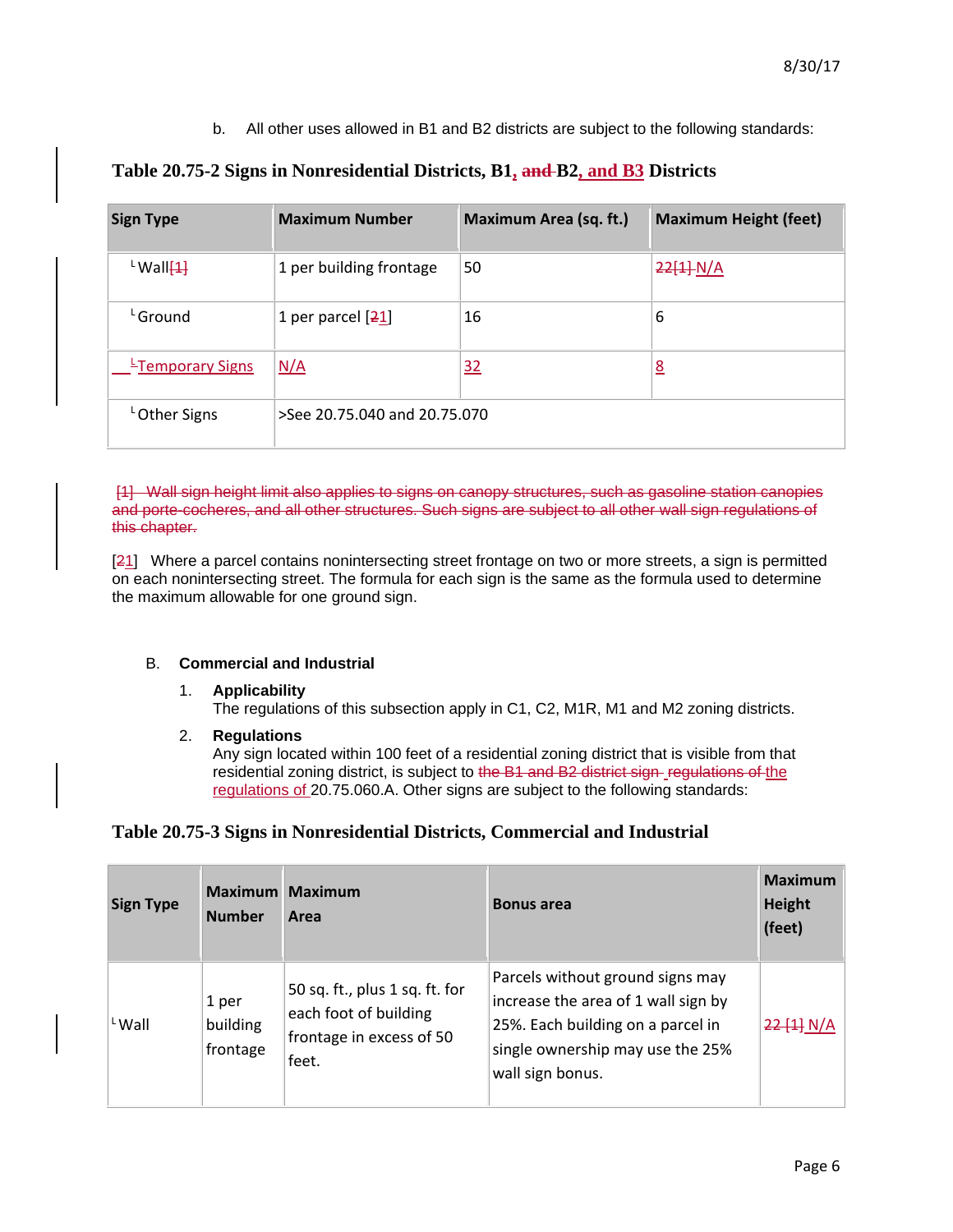| ' <sub></sub> Ground               | 1 per<br>parcel<br>$\lfloor 21 \rfloor$ | 50 sq. ft., plus 1 sq. ft. for<br>each 2 ft. of street frontage<br>in excess of 100 ft. to a<br>maximum of 72 sq. ft.       | An additional 2 sq. ft. in sign area is<br>allowed for each linear ft. the sign is<br>set back from the right-of-way, up to<br>a maximum of 122 sq. ft. $[32]$ | 22 |
|------------------------------------|-----------------------------------------|-----------------------------------------------------------------------------------------------------------------------------|----------------------------------------------------------------------------------------------------------------------------------------------------------------|----|
| <sup>L</sup> Projecting<br>$[43]$  | $\mathbf{1}$                            | 16 sq. ft., plus 1 sq. ft. for<br>each 3 ft. of building<br>frontage in excess of 50<br>feet, to a maximum of 32<br>sq. ft. | <b>NA</b>                                                                                                                                                      | 14 |
| <b>E</b> Temporary<br><b>signs</b> | N/A                                     | <u>32 sq. ft.</u>                                                                                                           | <b>NA</b>                                                                                                                                                      | 8  |
| LOther<br><b>Signs</b>             |                                         | See 20.75.040 and 20.75.070                                                                                                 |                                                                                                                                                                |    |

[1] Wall sign height limit also applies to signs on canopy structures, such as gasoline station canopies and porte-cocheres, and all other structures. Such signs are subject to all other wall sign regulations of this chapter.

[21] Where a parcel contains nonintersecting street frontage on two or more streets, a sign is permitted on each nonintersecting street. The formula for each sign is the same as the formula used to determine the maximum allowable for one ground sign.

[32] When the permitted size of a ground sign includes a bonus derived from street frontages on intersecting streets (i.e., a corner parcel), the location of the sign must be as close as practicable to the corner of the parcel at the street intersection.

[43] A projecting sign may be used instead, but not in addition to, a ground sign; projecting signs are not permitted on any building frontage that also contains a wall sign associated with the same business or entity. Projecting signs may have copy on only two sides.

# C. **Central Business District**

1. **Applicability**

The provisions of this subsection (20.75.060.C) apply in the CBD district.

- 2. **Regulations**
- a. **Maximum Cumulative Sign Area**

The total cumulative sign area of signage per business in the CBD district may not exceed 100 square feet plus one square foot of sign area for each 80 square feet of floor area above 5,000 square feet, up to a maximum sign area of 200 square feet.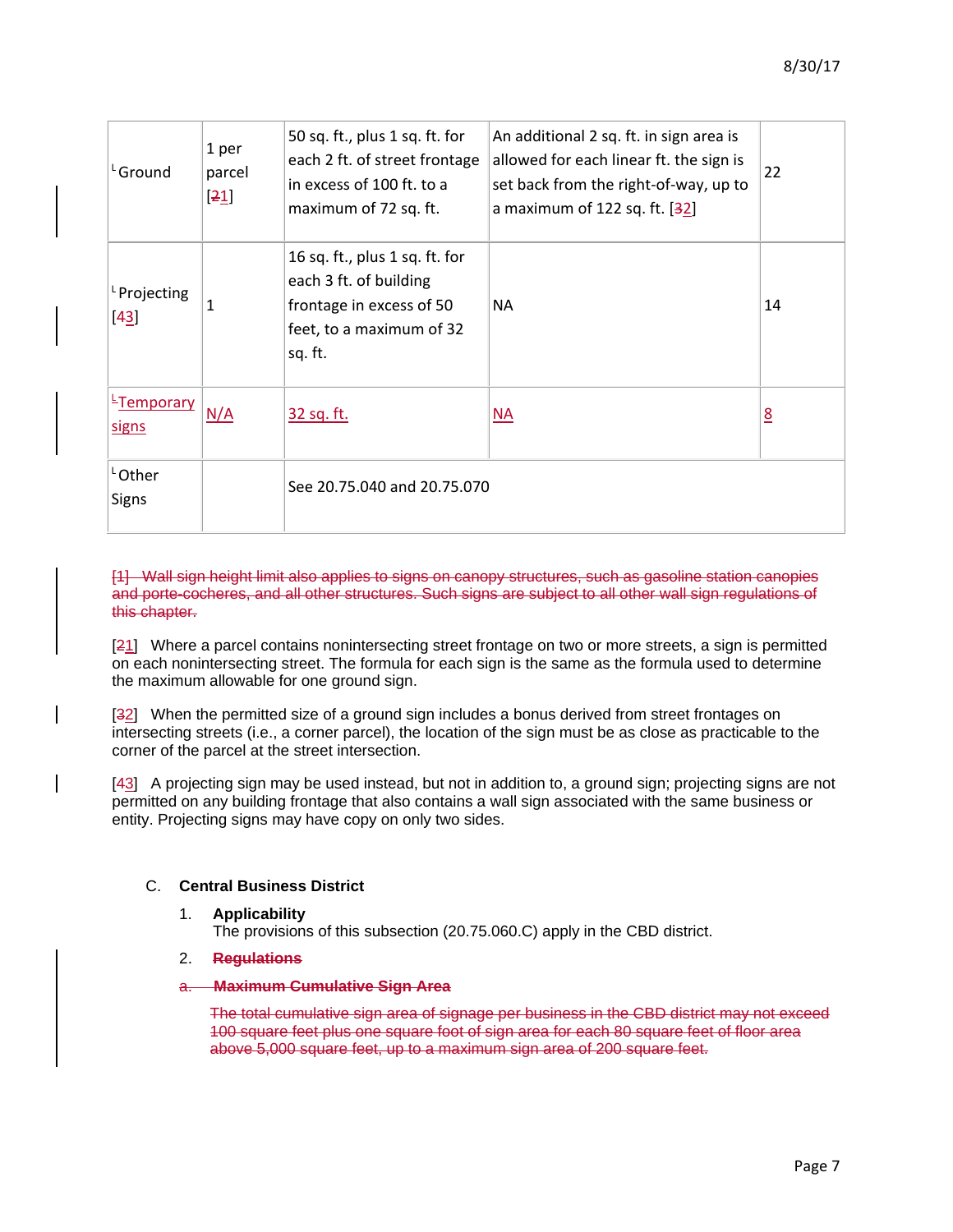### b. **Standards for Individual Sign Types**

Any sign located within 100 feet of a residential zoning district that is visible from that residential zoning district, is subject to the regulations of 20.75.060A.

In addition to the maximum cumulative sign area limit of 20.75.060.C.2.a, the locational criteria in 20.75.060C.2, individual signs in the CBD district are subject to the following standards:

# **Table 20.75-4 Signs in Nonresidential Districts, Central Business District**

| <b>Sign Type</b>                | <b>Maximum</b><br><b>Number</b>      | <b>Maximum Area</b>                                                                    | <b>Maximum</b><br><b>Height</b><br>(feet) |
|---------------------------------|--------------------------------------|----------------------------------------------------------------------------------------|-------------------------------------------|
| $L$ Wall                        | 1 per<br>building<br>frontage        | 50 sq. ft., plus 1 sq. ft. for each foot of building frontage<br>in excess of 50 feet. | 22[4] N/A                                 |
| L <sub>Ground</sub>             | 1 per parcel<br>$\lfloor 21 \rfloor$ | 32 sq. ft.                                                                             | 22                                        |
| <sup>L</sup> Projecting         | 1[32]                                | 12 sq. ft.                                                                             | 14                                        |
| <u>Emporary</u><br><b>Signs</b> | N/A                                  | 32 sq. ft.                                                                             | 8                                         |
| <sup>L</sup> Other Signs        |                                      | See 20.75.040 and 20.75.070                                                            |                                           |

[1] Wall sign height limit also applies to signs on canopy structures, such as gasoline station canopies and porte-cocheres, and all other structures. Such signs are subject to all other wall sign regulations of this chapter.

[21] Where a parcel contains nonintersecting street frontage on two or more streets, a sign is permitted on each non-intersecting street. The formula for each sign is the same as the formula used to determine the maximum allow-able for one ground sign.

[32] A projecting sign may be used instead, but not in addition to, a ground sign; projecting signs are not permitted on any building frontage that also contains a wall sign associated with the same business or entity. Projecting signs may have copy on only two sides.

# **20.75.070 - Regulations of Specific Types of Signs**

B. **Hanging Canopy and Marquee Signs** Hanging Canopy and marquee signs must comply with the standards of this subsection. They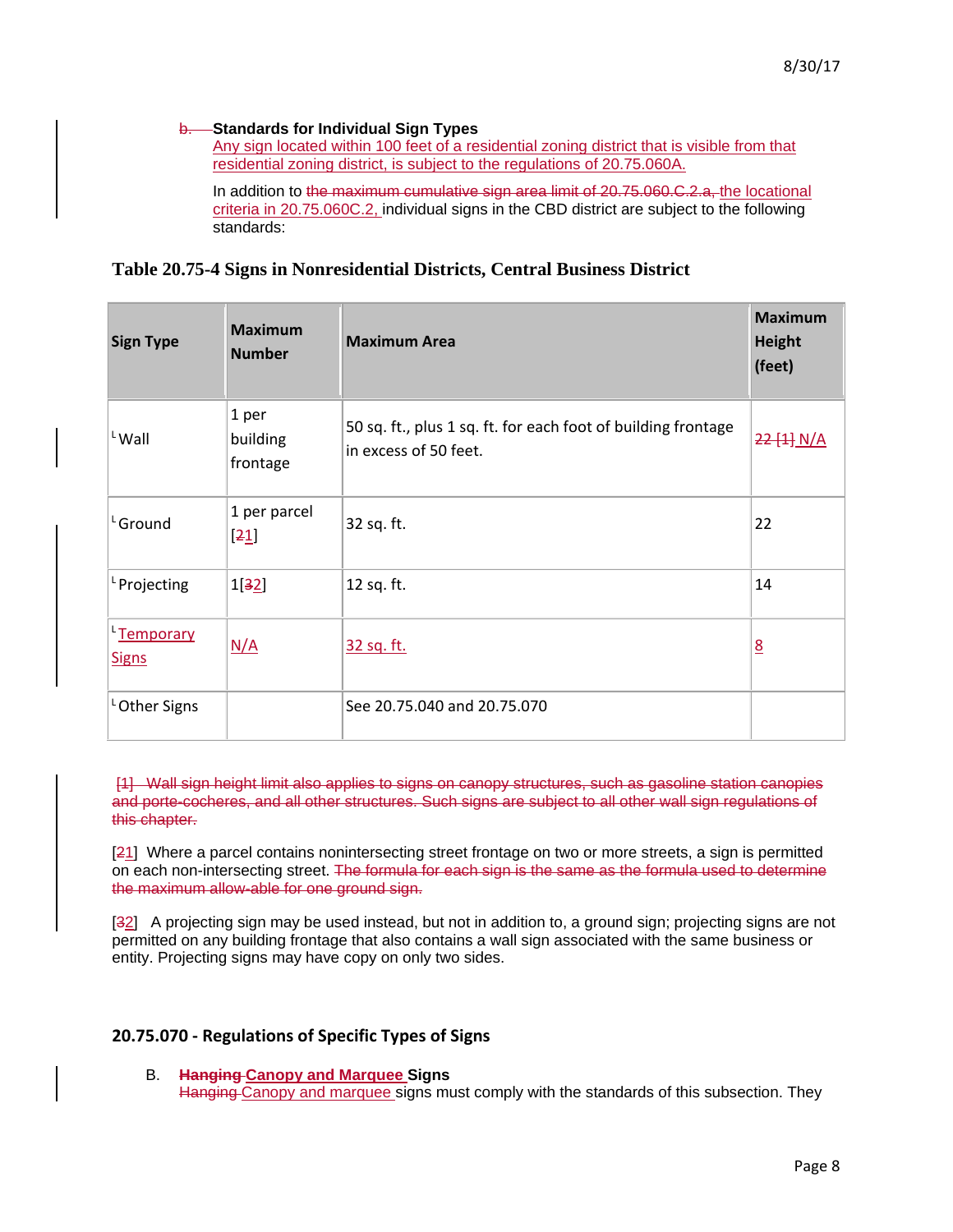are allowed in addition to other signs allowed by this chapter, and they do not count against the maximum wall sign allowance.

1. Hanging Signs

One hanging sign is allowed per public entrance.

- 2. b. Hanging signs may be constructed of rigid material, and they may be externally illuminated. They may not be internally illuminated.
- 3. c. Hanging signs must be mounted suspended below the under-side of the structure, such as a marquee or canopy.
- 4. d. The lowest point of hanging signs must be at least eight-nine feet above the sidewalk, driveway or grade line beneath the sign.
- 5. e. Hanging signs may not exceed ten square feet in area, and may not have more than two sign faces.
- 6. Hanging signs may be mounted on the outer edge or on top of a marquee in such a way that they appear as if the sign is part of the structure itself.
- 2. Above Canopy and Marquee Signs:
	- a. Must be channel letters mounted flush on top of a canopy or marquee,
	- b. May not exceed a maximum of ten square feet in area,
	- c. May have up to two sign faces,
	- d. Cannot be placed on freestanding canopies.

### C. **Window Signs**

Window signs must comply with the standards of this subsection. Window signs are allowed in addition to other signs allowed by this chapter.

#### 1. **Permanent Window Signs**

- a. Permanent window signs affixed to a ground floor exterior window are permitted. Not more than 30% of a window area may be covered.
- b. Permanent window signs for businesses that are not located on the ground floor are permitted (see also 20.75.080). Such window signs are permitted only for businesses located within the room situated behind the window on which such signs are located. Not more than 30% of a window area may be covered.

#### 2. **Temporary Window Signs**

- Temporary window signs may be displayed without a permit in ground level windows only, and may include but are not limited to: public notices concerning off-premises special events or public meetings, announcements of on-premises special events, and announcements of sales and specials.
- Temporary window signs must be removed on the day following the event as advertised, and at no time may more than 25% of the window area be covered by temporary signs.

### D. **DirectoryMulti-tenant Signs**

In addition to other allowed signs, multi-tenant developments may have up to one directory multi-tenant sign per building entrance that is open to the general public. Directory Multi-tenant signs may not exceed 16 square feet in area and, if freestanding, may not exceed six feet in height.

#### F. **Dynamic Displays**

Dynamic displays on signs are allowed subject to the following regulations: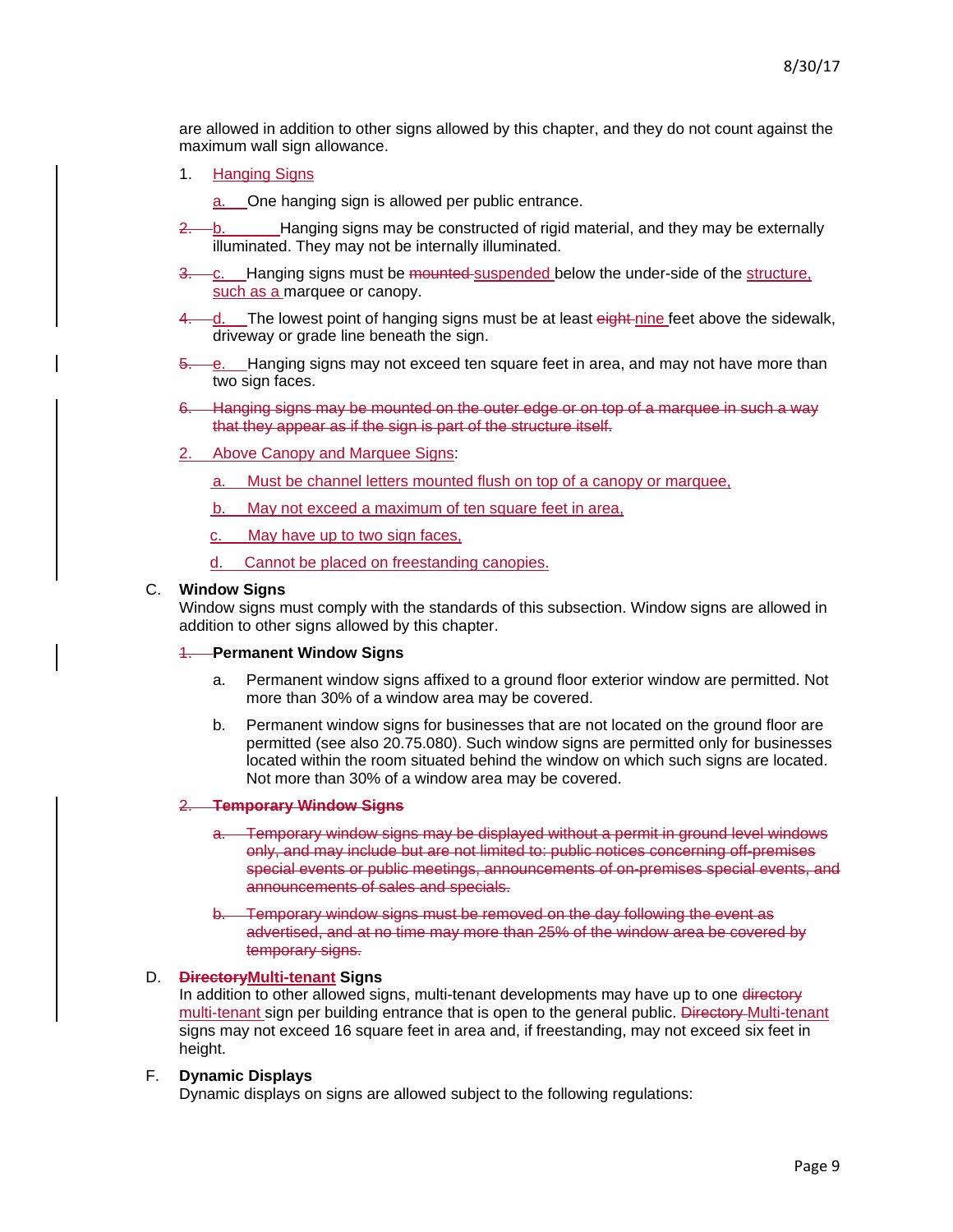### 1. **Where Allowed**

#### a. **Prohibited Locations**

Dynamic displays are prohibited in R, OP and CBD zoning districts. They are also prohibited in historic districts and as stated in Prohibited Signs and Sign Characteristics, 20.75.030.H.

Dynamic displays are prohibited in Residential (R), Open Space (OP), Central Business District (CBD), and historic districts.

#### b. **Allowed Locations**

Dynamic displays are permitted for all allowed uses in C1, C2, M1 and M2 zoning districts on parcels with frontage on principal arterials, subject to the dynamic display regulations of this subsection.

### G. **Changeable Copy Signs for Specific Uses**

#### 2. **Service Stations**

Service stations may erect A.  $\Theta$  one changeable copy (wall or ground) sign as allowed by 20.75.070.E or 20.75.070.F, and;

B and gasoline price signs as follows:

- a. Manual or dynamic display changeable-copy signs may be used to display the current price of fuel;
- $\overline{b}$ . One changeable copy sign is allowed per street frontage on which the station gains access, subject to the following;
	- 1.  $\epsilon$ . Signs may not be larger than 15 square feet in area;
	- 2. d. Signs may be double-faced and illuminated; and
	- $3.$   $\epsilon$ . The numbers, letters and characters may be displayed in no more than two colors; and
	- 4. Signs shall contain static messages only.

### I. **Sidewalk Signs**

#### 3. **Exceptions**

Within the Business Improvement District (BID) the following exceptions will apply only until the Missoula Wayfinding pedestrian sign component within the Downtown BID has been implemented. Any business taking advantage of the exception will be required to come into immediate compliance with all other portions of Section 20.75.070.I.

a. **Number**

Each business may have two sidewalk signs, regardless of frontage.

- b. **Location**
	- (1) If a business has only one sidewalk sign it may be placed on the sidewalk on the same side of the street, and within three blocks, of the building being occupied by the advertiser on the sign.
	- (2) If a business has two sidewalk signs one of the signs must be placed immediately in front of the building occupied by the advertiser on the sign. The second sign may be placed on the sidewalk on the same side of the street, and within three blocks, of the building being occupied by the advertiser on the sign.

#### **Other Requirements**

All other requirements of 20.75.070.I apply to a second sidewalk sign.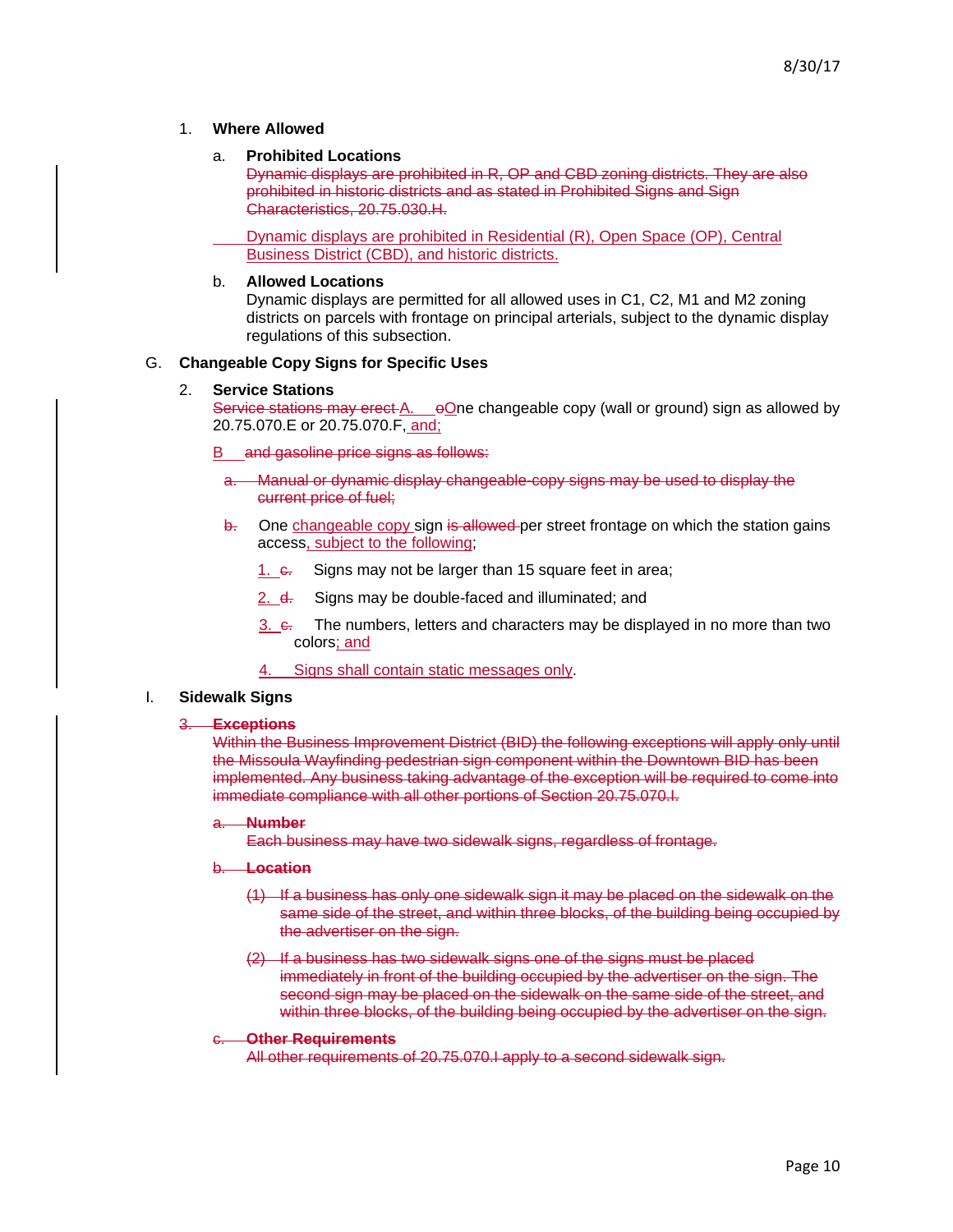### J. **Menu Board Stacking Lane Signs**

Menu board Stacking lane signs accessory to allowed drive-through uses are permitted in addition to other allowed signs, as follows:

- 1. **Number and Dimensions**
	- a. **Primary Menu Board Sign**

One primary menu board sign not to exceed 36 square feet in area or eight feet in height is allowed per order station, up to a maximum of two primary menu boards per parcel.

#### b. **Secondary Menu Board Sign**

One secondary menu board-sign not to exceed 16 square feet in area or six feet in height is allowed per parcel.

#### 2. **Visibility**

Menu board Stacking lane signs are intended to convey information to motorists vehicles within the boundaries of the development site and therefore may not be located or oriented to be legible from off-site.

### **Banners for Special Events**

After review and approval of a sign permit, banners may be used to announce special events for a period of no more than two consecutive weeks two times a year.

### **Banner Signs**

Banners are allowed for two consecutive weeks, three times a year. One banner is allowed on each building frontage and each must receive a permit. Banners can be a maximum of 32 square feet, or 20% of the total wall sign allowance permitted by the zoning district, whichever is greater.

# **20.75.080 - Signs for Businesses that Lack Street Frontage**

Businesses that do not have ground floor building frontage or that are not visible from a public street may erect and use the following sign types:

- A. Window signs as allowed by 20.75.070.C and 20.75.040I.5;
- B. Sidewalk signs as allowed by 20.75.070. H<sub>1</sub>, provided that it is not internally illuminated or hang to allow swinging movement;
- C. One wall-mounted sign that is not directly illuminated and that does not exceed four square feet in area; or
- D. One building directory-multi-tenant sign per public building entrance. Such signs may not be directly illuminated and may not exceed eight square feet in area.

### **20.75.090 - Off-Premises Sign Options**

Off-premises signs may be permitted on some parcels to compensate for certain locational problems that create severe practical difficulties with adherence to this chapter.

#### A. **Special Exception**

The Board of Adjustment must grant a special exception for an off-premises ground sign prior to a permit being issued. The Board of Adjustment may grant a special exception if all of the following conditions apply: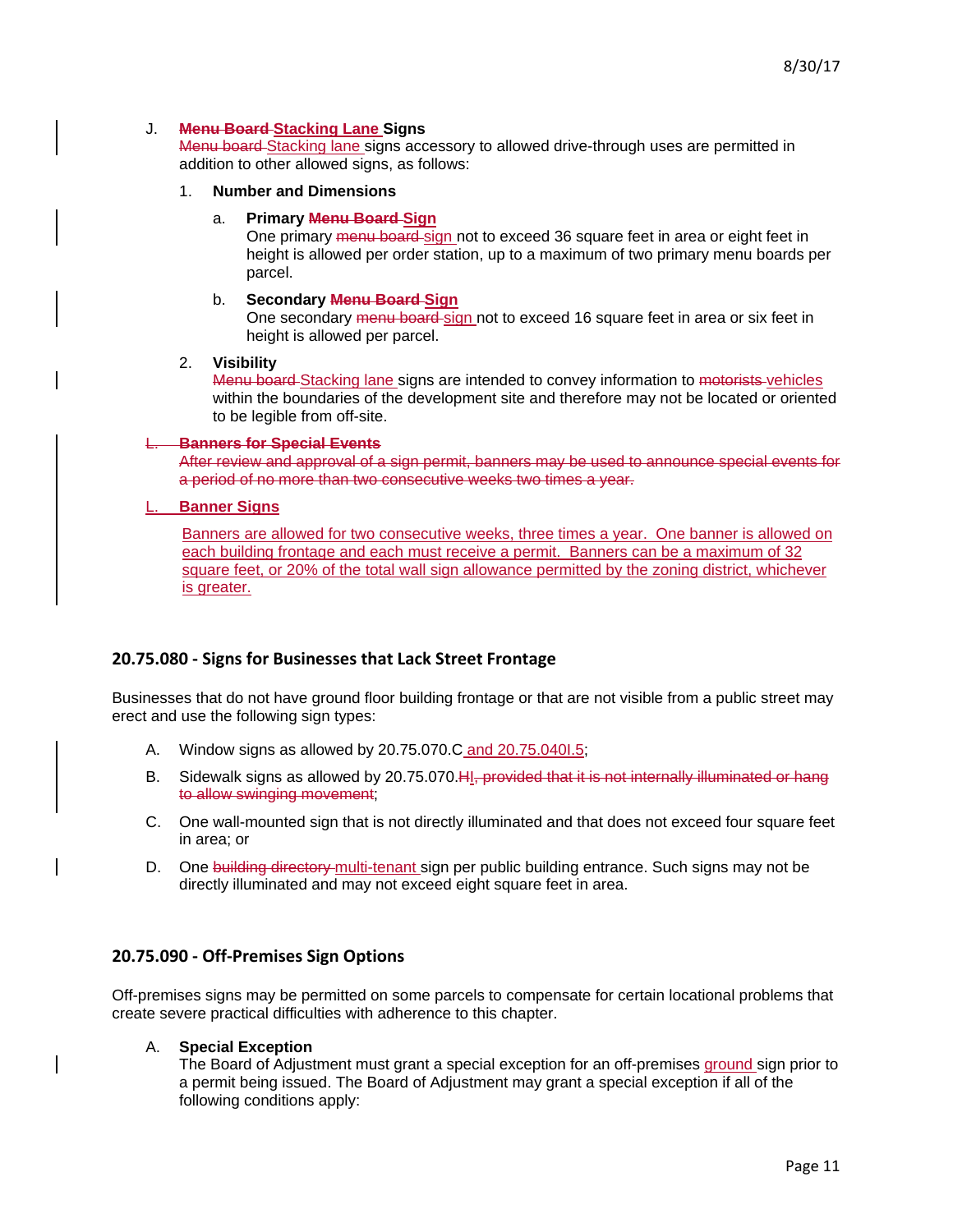# **20.75.130 - Sign Variances**

B. An "unnecessary hardship" related to a sign may result from the size, shape, location or dimensions of a site, or the existing structures located on the site, or from geographic, topographic or other physical conditions on the site or in the immediate (adjacent) vicinity that are unique to the applicant's site. The Board of Adjustment is authorized only to allow only the minimum variance necessary to overcome the unnecessary hardship, in keeping with the intent and purposes of this chapter.

# **20.75.160 - Billboards**

# E. **Enforcement Adjacent to Highways**

Unless the City Council directs otherwise, the provisions of 20.75.160.C may not be enforced within 660 feet of fFederal-aid NHS pPrimary or ilnterstate hHighways Systems in the city if, as of the date at which enforcement is begun, federal law provides for the automatic imposition of penalties against the city or the state upon the uncompensated abatement of billboards and offpremises signs located within the 660-foot strip of land on either side of such highways.

# G. **Violations and Penalties**

Any person who violates or fails to comply with the provisions of this chapter is guilty of a misdemeanor and is punishable, by fine only, as provided in Chapter 1.20 of the Municipal Code. Each day a violation exists constitutes a separate offense. In addition to criminal penalties, the city attorney may file an appropriate civil action to prevent any violation from being allowed to continue.

# **Chapter 20.100 - Terminology**

# **Canopy**

A permanent roof-like shelter constructed of some durable material such as metal, glass, plastic or weather-resistant fabric that may be free standing or attached to a building.



# **Sign**

Any identification, description, illustration or device, illuminated or non-illuminated, that is visible from any public place or is located on private property and exposed to the public and that directs attention to a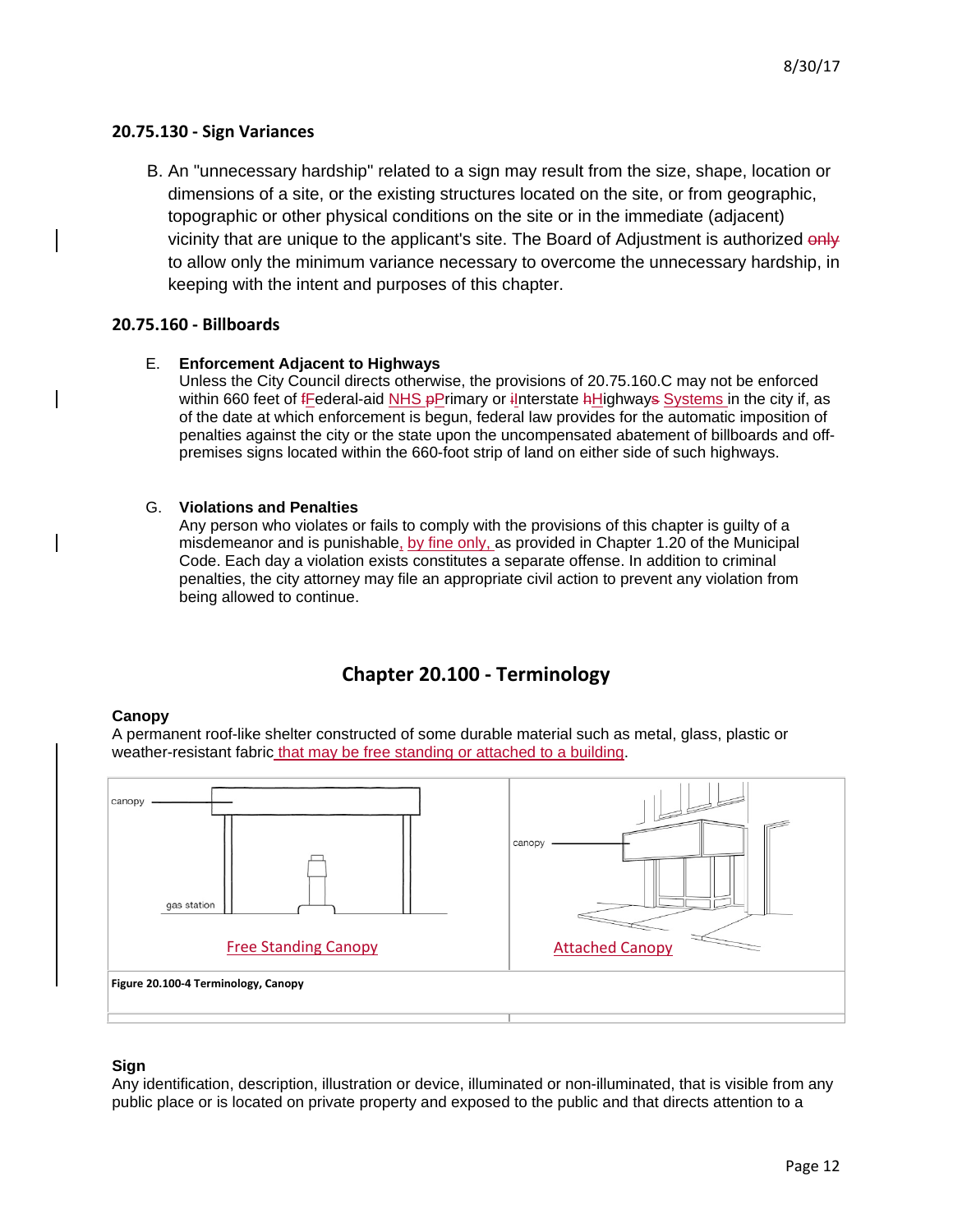product, service, place, activity, person, institution, business or solicitation, including any permanently installed or situation merchandise; or any emblem, painting, banner, pennant, placard or temporary sign designed to advertise, identify or convey information, with the exception of window displays, and flags emblems, crests or insignia of any nation, or governmental subdivision and national flags. The term sign also includes the sign's structure.

### **Sign, Abandoned**

An on-premises sign that no longer correctly directs or exhorts any person, advertises a bona fide business, lessor, owner, product or activity conducted or product available on the premises where the sign is displayed.

### **Sign, Address**

A sign identifying the street address of the subject property.

#### **Sign, Banner**

A temporary sign composed of lightweight material, either enclosed or not enclosed in a rigid frame, secured or mounted so as to allow movement of the sign caused by movement of the atmosphere.

A temporary sign made of fabric, or any non-rigid material, secured or mounted on a wall or fence so as to prevent movement of the sign caused by movement of the atmosphere.

#### **Sign, Directional**

Any sign that serves solely to designate the location or direction of any place or area.



# **Figure 20.100-14 Terminology, Sign, Directory**

#### **Sign, Directory**

A sign on a multi-tenant development site that is used to convey directions or tenant information to pedestrians and motorists who have entered the site.

#### **Sign, Hanging**

A sign that is suspended from below the underside of an ceiling, roof, awning, canopy, marquee, or floor overhang.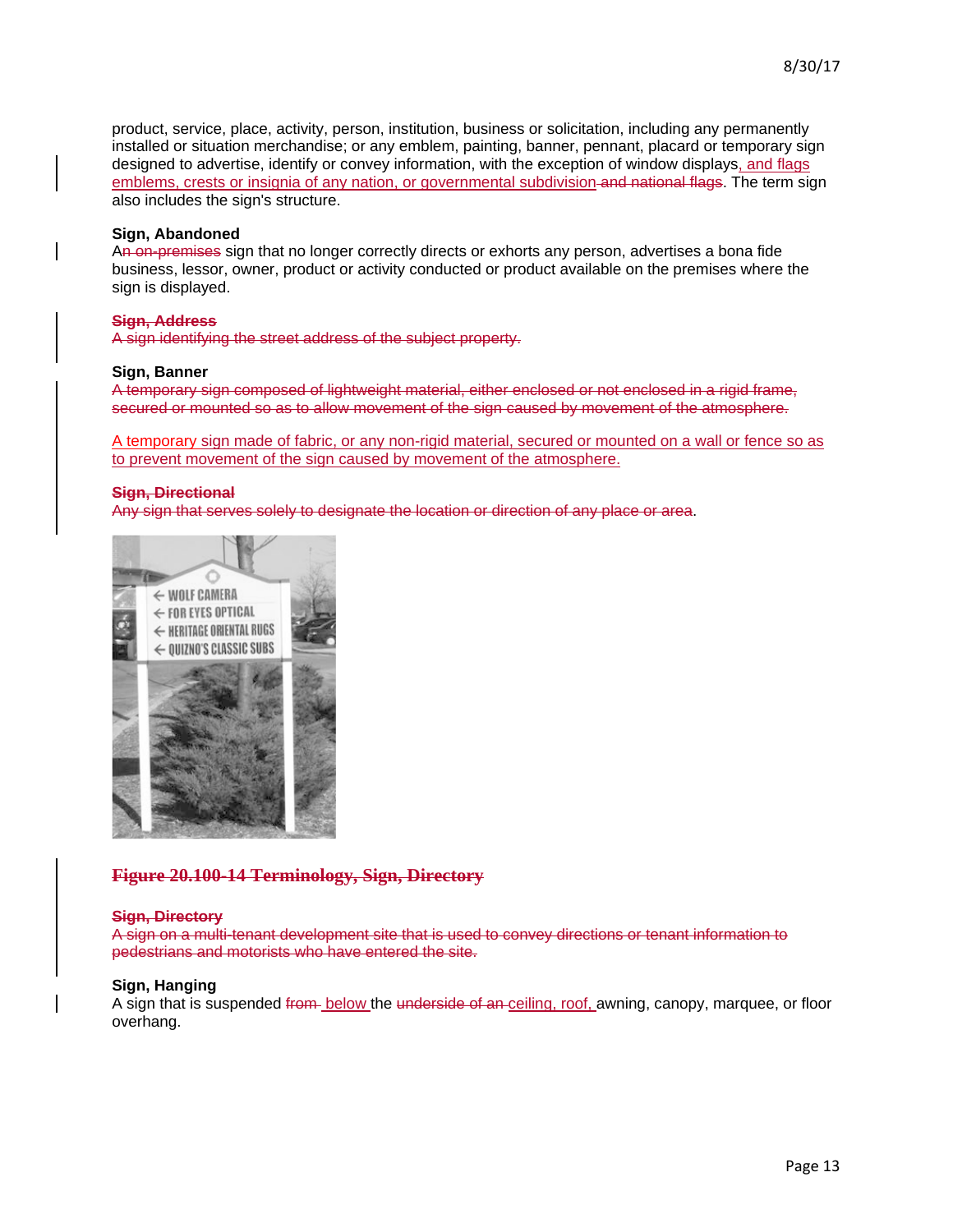

# **Figure 20.100-15 Terminology, Sign, Hanging**

### **Sign, Ideological**

A sign communicating a message or ideas for non-commercial purposes.

### **Sign, Incidental**

A sign intended to indicateing the types of credit cards accepted, an establishment's hours of operation or other similar information that pertain to the premises where the sign is located. Incidental signs cannot be free standing.

#### **Sign, Inflatable**

Any sign which uses compressed or forced gas to provide movement and/or support.

#### **Sign, Menu Board**

A sign displaying goods or services available through a drive-up window or available through a drive-in or drive-through establishment.

#### **Sign, Minor**

An on premise sign that does not exceed 6 square feet in area and is intended to designate the direction or location of any place or area.

#### **Sign Multi-tenant**

A sign on a multi-tenant development site that is intended to convey tenant information to pedestrians and motorists who have entered the site.

#### **Sign, Nameplate**

A nonelectric sign, not exceeding 144 square inches in area, identifying only the name and occupation or profession of the occupant of the premises on which the sign is located. If any premises includes more than one occupant, "nameplate" refers to all names and occupations or professions as well as the name of the building and directional information.

#### **Sign, Pole**

(See "Ground Sign, Ground").

### **Sign, Political**

A sign pertaining to candidates or issues and directed toward the ultimate exercise of voting by the general public, and is a type of ideological sign.

#### **Sign, Real Estate or Property for Sale, Rent or Lease**

Any sign pertaining to the sale, lease, or rental of land or buildings.